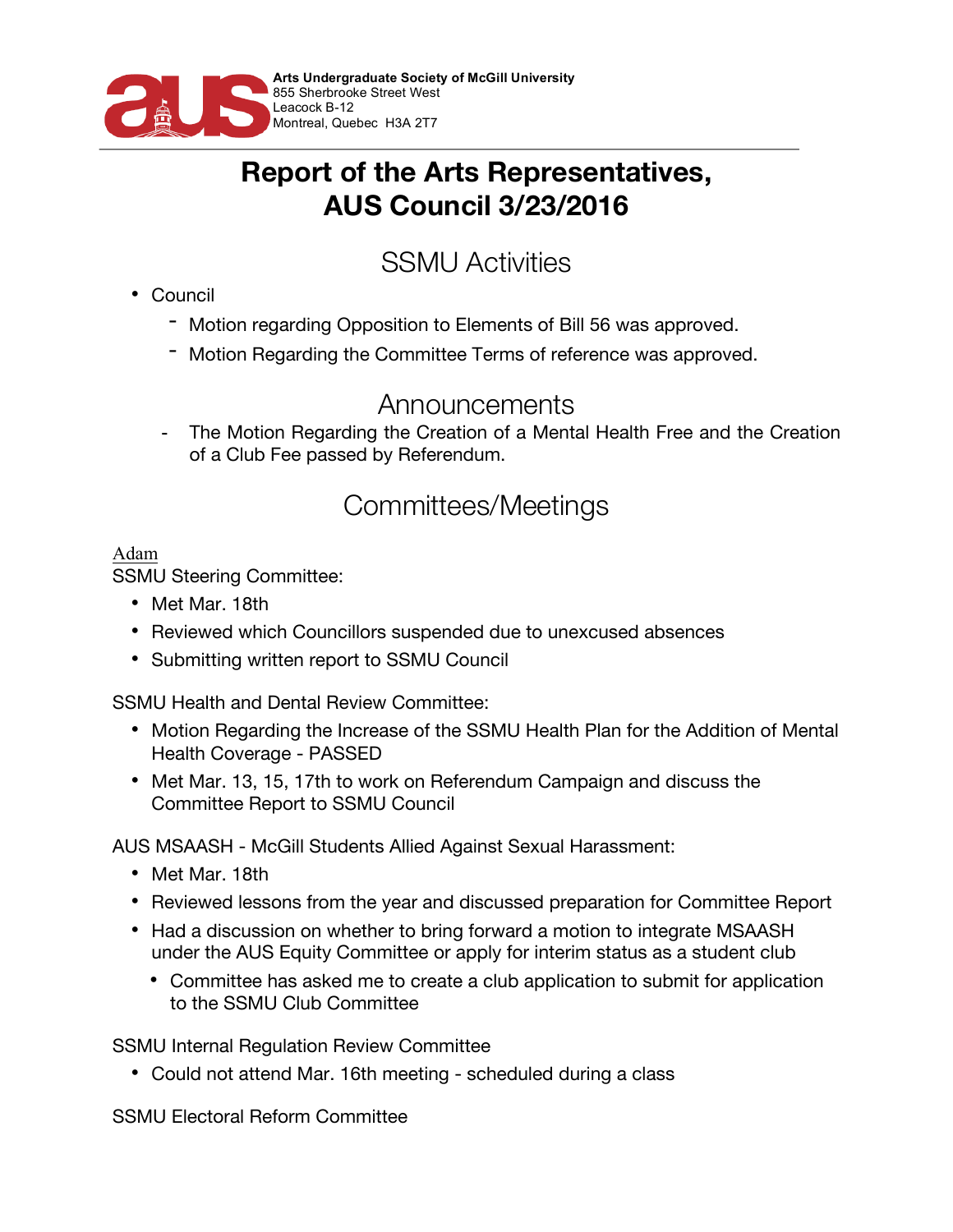- Igor Sadikov has joined committee as newest member at large
- Met on Mar. 12th with SSMU VP Finance & Operations, and VP Clubs and Services to draft the amendments proposed by the Committee
- Reviewed early drafts of those changes on Mar. 13th with the committee
- Approval of those changes to be voted on at Mar. 20th Meeting

#### Lexi

Electoral Reform Committee:

- Met on Sunday March 20<sup>th</sup>
- Discussed the new amendments to the Internal Regulations
	- o Voted on a few that were controversial
	- o Will be finalizing them and bringing them to council shortly

Equity Committee:

- Equity Committee held a speaker series with Rupi Kaur which was very successful among students
- Equity Committee did not meet this past week
- I worked on the filming of our TVM Equity Video this past week
	- o TVM and I filmed Lynn Kozak, Adrienne Piggot, and Tanja Beck
	- o We will be filming students on campus this week

Daycare Board:

o The family Care Policy is being amended and I have signed on.

#### Gabriel

- Student Engagement Committee. -Still awaiting confirmation on the date for the next meeting.
- SSMU Electoral Reform Committee
- $-$  Met on March 20<sup>th</sup> to discuss new amendments to the Internal regulations such as No committees receiving official funding from SSMU.
- Voting in council will take place after the amendments are finalized.
- Next meeting is scheduled for March  $28<sup>th</sup>$ .
- SSMU Health and Dental Review Committee
- Meeting for March 20<sup>st</sup> was cancelled.
- Next meeting is scheduled for March  $28<sup>th</sup>$ .
- Faculty of Arts Committee -The last meeting is April  $12<sup>th</sup>$ .

Respectfully Submitted, Gabriel Ning, Lexi Michaud, Adam Templer